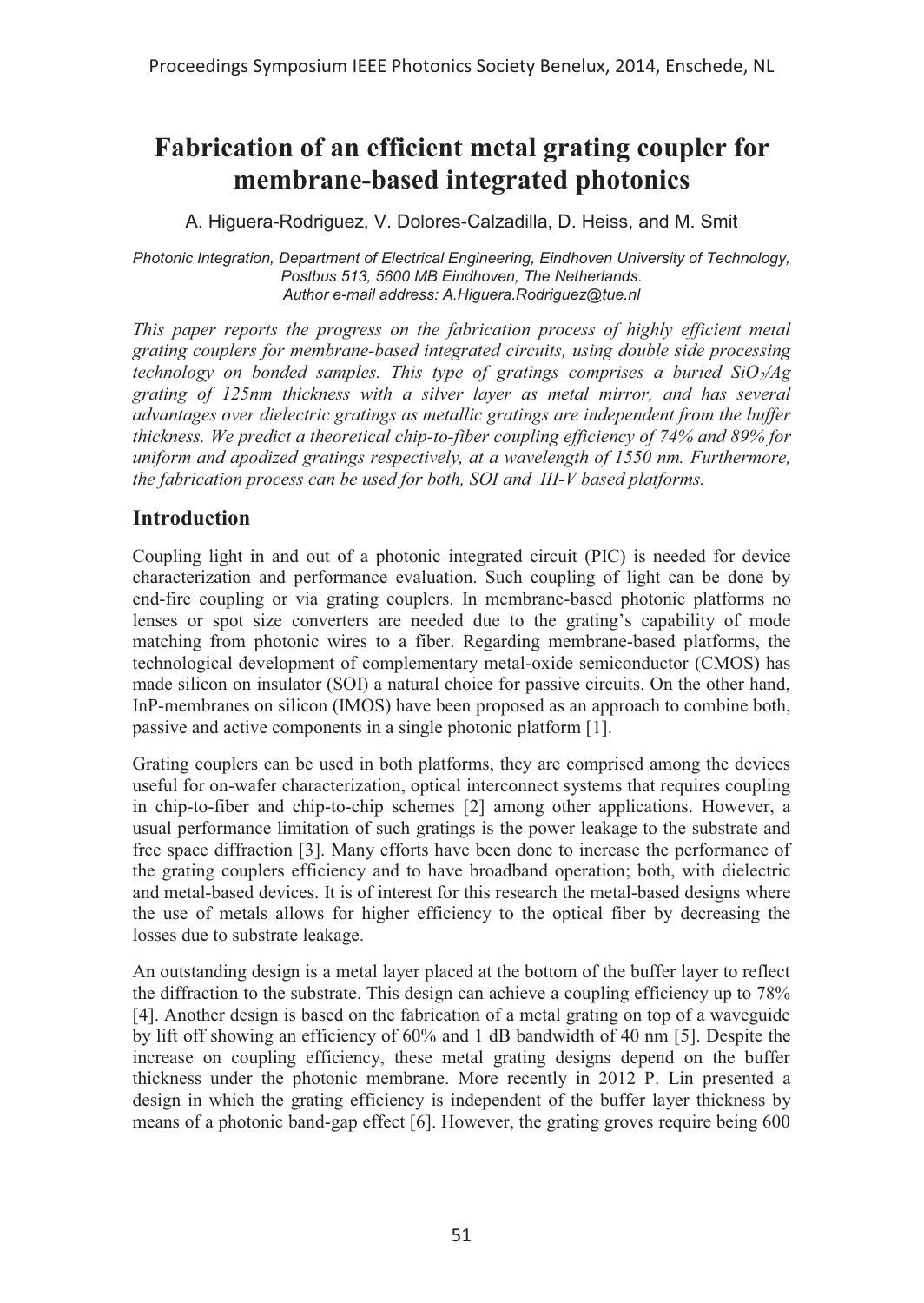nm thick. This is clearly a disadvantage since it is very challenging to fabricate such a grating by lift off.

In this paper we present how we overcome those weaknesses by a novel metal grating design which is explained in the following section.

# **Design**

We propose a metal grating coupler designed for TE polarization which comprises buried  $SiO<sub>x</sub>$  stripes followed by a metal gating and a metal mirror layer to inhibit power leaking into the substrate. This device is compatible with silicon on insulator (SOI) and InP-membranes. The design proposed here results in a highly efficient grating coupler independent from the buffer thickness and with the advantage of using well known standard fabrication processes [3].

The flexibility of the device can be seen from its freedom to either use a thin bonding layer useful for heterogeneous integration of III-V materials and silicon photonics [7], or a thick bonding layer useful for thermal isolation between a photonic membrane and an underlying CMOS circuit, with maximum efficiency in both cases.

The design parameters for maximum efficiency of the metal grating coupler calculated by 2D FDTD simulations are as follows:  $\lambda$ =1.55 μm, coupled to a fiber (core 9μm) at 10 degrees and 10μm away from the grating, period  $\Lambda$ =635 nm, groove depth (of SiO<sub>x</sub>) *d*=125nm, waveguide width=400 nm, waveguide thickness=250 nm. Theoretically a maximum efficiency of 74% is achieved with these parameters.

# **Fabrication**

The proposed metal gratings are based on double side processing, being defined the gratings on one side and the waveguides on the other side, after bonding. The layer stack consist of an InP membrane of 300 nm thickness bonded to silicon by a 50 nm thick layer of  $SiO_x$  on top of a Benzocyclobutene (BCB) layer of 600 to 900 nm thickness.

Four e-beam lithography (EBL) steps are needed. Figure 1 shows the schematic of  $2<sup>nd</sup>$ and  $3<sup>rd</sup>$  EBL in the top left part, followed by the  $4<sup>th</sup>$  EBL after bonding in bottom left. The right part of the figure shows a 3D view of the buried metal gratings with a tapered waveguide of InP on top.

The first EBL defines the marks for further alignment through all the process. For this EBL step ZEP resist 520A (320 nm thick) is used on top of a SiNx layer of 300 nm which works as a hard mask for the dry etching on the ICP (Inductive Coupled Plasma) machine. The patterned marks are transferred by reactive ion etching in the SiNx layer and afterwards, etched in the semiconductor layer by ICP with depth of 650 nm. The SiNx mask is removed with BHF (Buffered Hydrofluoric Acid).

For the second EBL step the sample is prepared by depositing a 125 nm thick layer of SiOx with PECVD (Plasma-enhanced Chemical Vapor Deposition), followed by the spinning of ZEP resist 520A (320 nm thick). The patterning for the second EBL consists of the gratings with the specifications of the design. After development, the gratings are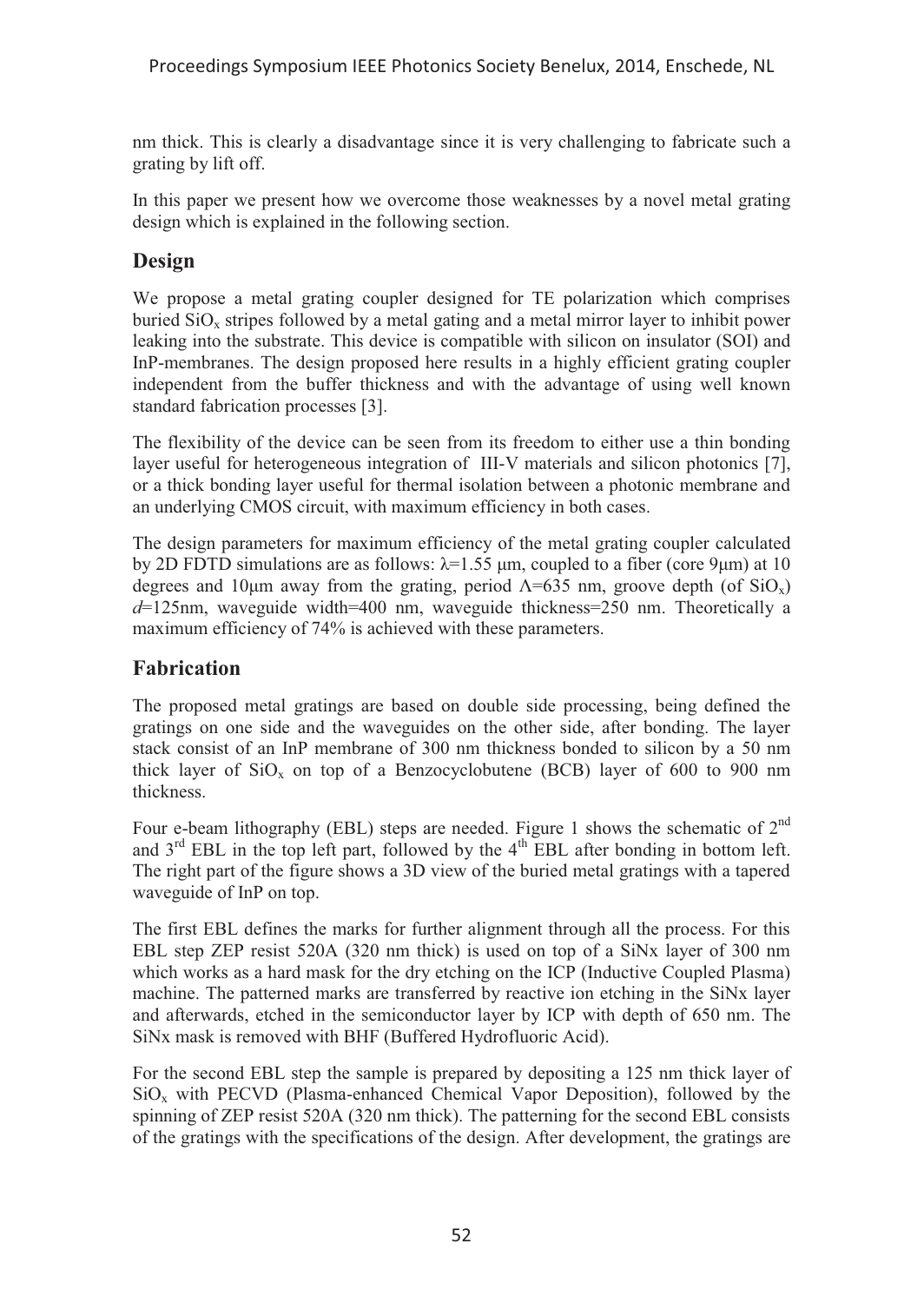etched with reactive ion etching into the  $SiO<sub>x</sub>$  and the residual resist is removed by oxygen plasma. The result of the  $SiO<sub>x</sub>$  stripes is shown in a SEM picture in Figure 2A.



Figure 1. Schematic flow of metal-gratings fabrication and 3D view.

The third EBL comprises the metal liftoff. In this EBL step the sample is prepared by spinning PMMA 495 resist A11 (790 nm thick) covering the  $SiO<sub>x</sub>$  gratings. The EBL patterns pads with the size of the gratings dimensions (20 by 15 μm) in order to cover just those regions with metal and leave the rest of the wafer clean. Right after the development, a very thin layer of 2 nm of germanium (Ge) followed by 300 nm of silver (Ag) are deposited with e-beam evaporation without breaking vacuum between the two evaporation processes. The Ge acts as sticky layer for the Ag on top of the  $SiO<sub>x</sub>$ . The Lift off is then performed submerging the sample to one hour of acetone vapor followed by one hour of liquid acetone and rinsed afterwards with acetone and propanol. Top view of the metal gratings is shown in Figure 2B.

After the third EBL is performed, the sample is bonded into silicon with a thick BCB layer of 600 to 900 nm.

In the last EBL step the tapered waveguides are patterned on top of the buried metal gratings. The tapers used are 250 μm long and 15 μm wide, and the 400 nm wide waveguides vary from 100 μm to 1 mm in length to allow characterization of waveguide losses.

For this last EBL, a 100 nm thick layer of SiNx is deposited in the wafer, followed by spinning of ZEP resist 520A. After development, the waveguides are etched into the SiNx and then, into the InP membrane (300 nm thick) by means of ICP. It is important to leave footage of 50 nm to avoid reaching the bonding layer. An exposed bonding layer is attacked by BHF and HF, which is used afterwards to wet-etch the SiNx mask. Figure 2C shows the SEM picture of the tapered waveguides on top of the buried metal gratings.

#### **Outlook and conclusions**

First samples have been fabricated and measured with losses of 6.5 dB per grating and an efficiency of 25%. The performance has not yet reached the theoretical values